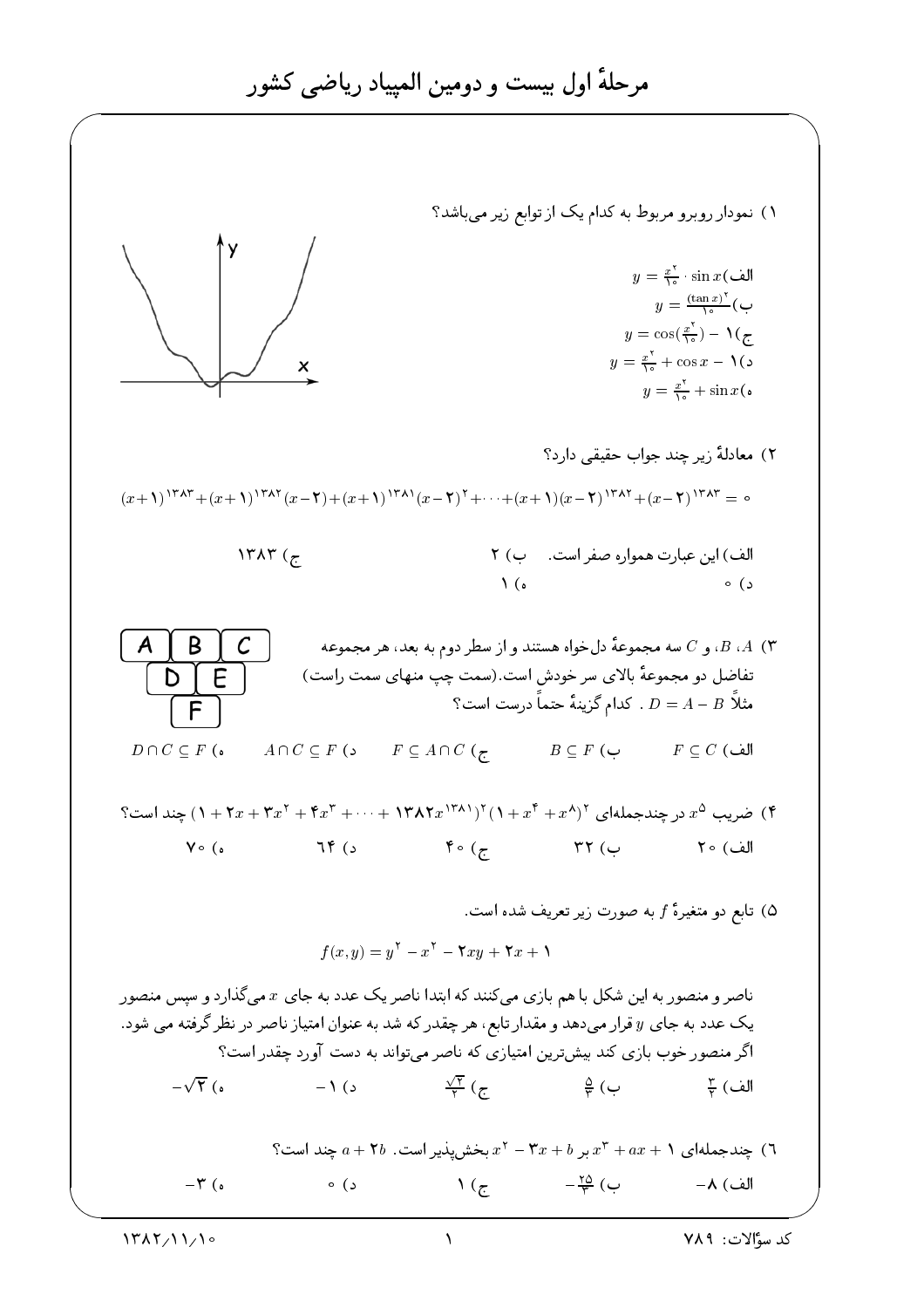، A (Y و B ماتریس هایی ۲ × ۲ به شکل زیر هستند.  $A = \left[ \begin{array}{cc} 1 & x \\ 1 & 1 \end{array} \right]$  $B = \left[ \begin{array}{cc} 1 & 1 \\ y & 1 \end{array} \right]$  $\mathbf{Y} = (A + B)^{\mathsf{T}} = A^{\mathsf{T}} + \mathsf{Y}AB + B^{\mathsf{T}}$  برقرار است ہ) ھیچ گاہ  $xy = \lambda$  د ) وقتى ۸) میخواهیم در دایرههای شکل روبرو برچسبهای a، d،c،b،a و f را بچسبانیم طوری که حروف واقع در هیچ دو دایرهای برابر نباشند. دو برچسب گذاری را متمایز گوییم هرگاه دو حرف وجود داشته باشند که دایرههای شامل این دو حرف در یکی مجاور و در دیگری غیرمجاور باشند (دو دایره را مجاور گوییم هرگاه بین آنها پارهخطی رسم شده باشد). مثلًا برچسب گذاریهای زیر ىكسانند.  $\mathcal{C}$  $(a)$ (e)  $(e)$ (c چند برچسب گذاری متمایز وجود دارد؟  $\mathcal{A} \circ (\mathcal{L})$ الف) ۱۸۰ ب) ۱۲۰  $FO($ ه د) ∘ ٦ ۹) حداقل چند مستطیل ۳ × ۲ باید از یک صفحهٔ شطرنجی ۸ × ۸ جدا شود تا دیگر حتبی یک مستطیل ۲ × ۲ نتوان از شکل باقی مانده جدا کرد؟  $7(\tau$   $\omega$  $\lambda$  ( $\delta$  $Y(3)$ الف) ۴ ۱۰) یک عدد طبیعی بزرگتر از یک را «خوب» مینامیم هرگاه جمع هر دو مقسومعلیه متمایز آن بر ۷ بخشپذیر باشد. چند عدد خوب کمتر از ۱۰۰ وجود دارد؟  $\Delta$  (  $\tau$  )  $\gamma$  )  $\zeta$  $Y(0)$  $7(j)$ الف) ۳ ۱۱) فرض کنید فهرستی از اعداد طبیعی داده شده است. در هر مرحله میتوانیم ۳ عضو متمایز این فهرست را انتخاب کرده و حاصل ضربشان را به فهرست اضافه کنیم تا فهرستی دیگر به دست آوریم. در صورتی که فهرست اوليهٔ ما مجموعهٔ اعداد اول باشد، كدام يک از اعداد زير را ميتوان با انجام تعدادي مرحله به فهرست اضافه کرد؟  $r_{0}$ ۰۰۰ (ج  $\bigwedge \circ \bigtriangleup \circ \circ (\circ$  $\Gamma$  Y  $\Delta$  (3)  $\mathsf{r}\mathsf{r}\circ\mathsf{r}$ الف) ٥٥٥( ا) برای عدد طبیعی n فرض کنید (p(n حاصل ضرب ارقام n در مبنای ۱۰ باشد. (۹۹۹) + ۰۰۰+ (۱) چند است ؟ الف) ١١٢٥٧٦ ب) ٢٠٧٠  $1470V06$  $95190(5$ 91150 $(7)$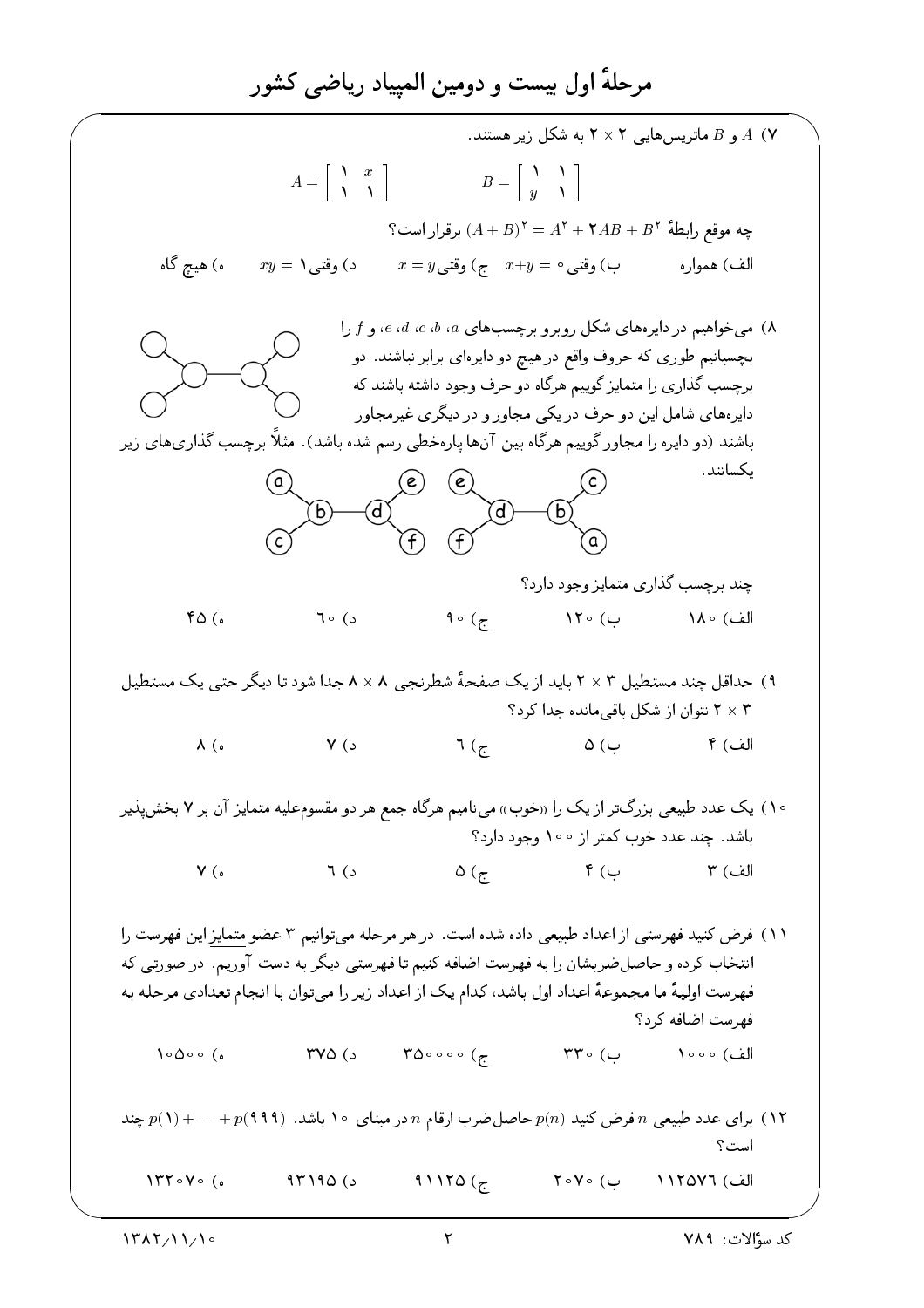ا) دو دايرهٔ ٢٠ و ٢٠ به مراكز ٥٠ و ٥٠ در دو نقطهٔ 4 و B متقاطع مى باشند. طول خط المركزين دو دايره برابر ۵ وشعاعهای آنها ۴ و ۳ میباشد. خطی که از نقطهٔ A گذشته دو دایره را در نقاط M و N قطع کرده است. اگر اندازهٔ وتر  $AM$  برابر ۴ باشد اندازهٔ  $MN$  کدام است؟  $\sqrt{\Delta}$  (s  $\sqrt{\frac{1\pi}{\Delta}}$  (s)  $V ($ الف)  $\overline{r} + r\sqrt{r}$  (الف  $\lambda$  ( $\tau$ ۱۴) رستم به فرمان کیکاووس از زابلستان به قصد کشتن دیو چند سر حرکت می کند. اما قبل از نبرد، دیو به او هشدار می دهد که این کار، چندان ساده نیست : این دیو چندین سر و هر سر او تعدادی چشم دارد. اگر رستم یک سر  $n$ جشم را (1 < n) قطع كند ديو به جاي آن، يك سريكچشم، يك سر دوچشم، . . . و یک سر  $-(n-1)$ جشم در مے آورد! برآورد چون شیر جنــگی غـریـو<br>سر و مغزش از گرزاو گشت پست تهمتــن چو بشـنيد گفتــار ديــو بزد بر سـر ديو چون پيل مست اگر دیو در ابتدا سه سر، با ۰۴، و ۸ چشم داشته باشد رستم چند ضربه برای نابودی کامل دیو باید وارد کند؟ الف) ١٨  $71$  (  $17\lambda$  ( $\tau$ د) متأسفانه رستم نمیتواند دیو را از پای درآورد! ه) رستم دیو را از پای درمی آورد اما تعداد ضربات بستگی به روش او دارد. ۱۵) توجه کنید که در این سؤال هم مثل همهٔ سؤالهای دیگر امتحان، چهار گزینه غلط و یک گزینه صحیح است! الف) (ب) صحيح است. ب) (ج) و (د) هر دو غلطاند. ج) (ج) صحيح است. د) (د) صحيح است. ه) حداقل یکی از (ج) یا (ه) صحیحاند. ١٦) یک عدد طبیعی را «تقسیمی» مینامیم هرگاه از قرار گرفتن یک عدد مضرب ۵ در سمت راست یک عدد مضرب ۳ به دست آمده باشد. تعداد اعداد ۴ رقمی مضرب ۵ که تقسیمی نیستند چند تاست؟  $FTC<sub>o</sub>$  $\sqrt{1700}$  (3)  $\lambda \lambda \Upsilon$  ( $\tau$ )  $YAP$  ( الف) ٨٨٨ داریم ° ه AB داریم ° ه AB داریم ° ه AB د AB و AB و AB داریم ° ه AB داریم ° ه AC داریم ° ه AC داریم ° ه AC دار و C $B = C$  و B $O = B$  ، طول  $CO$  چقدر است؟  $\sqrt{15}$  ( $\tau$  $\sqrt{r}$  (0  $r_{s}$  $\sqrt{20}$  (ب الف) ۴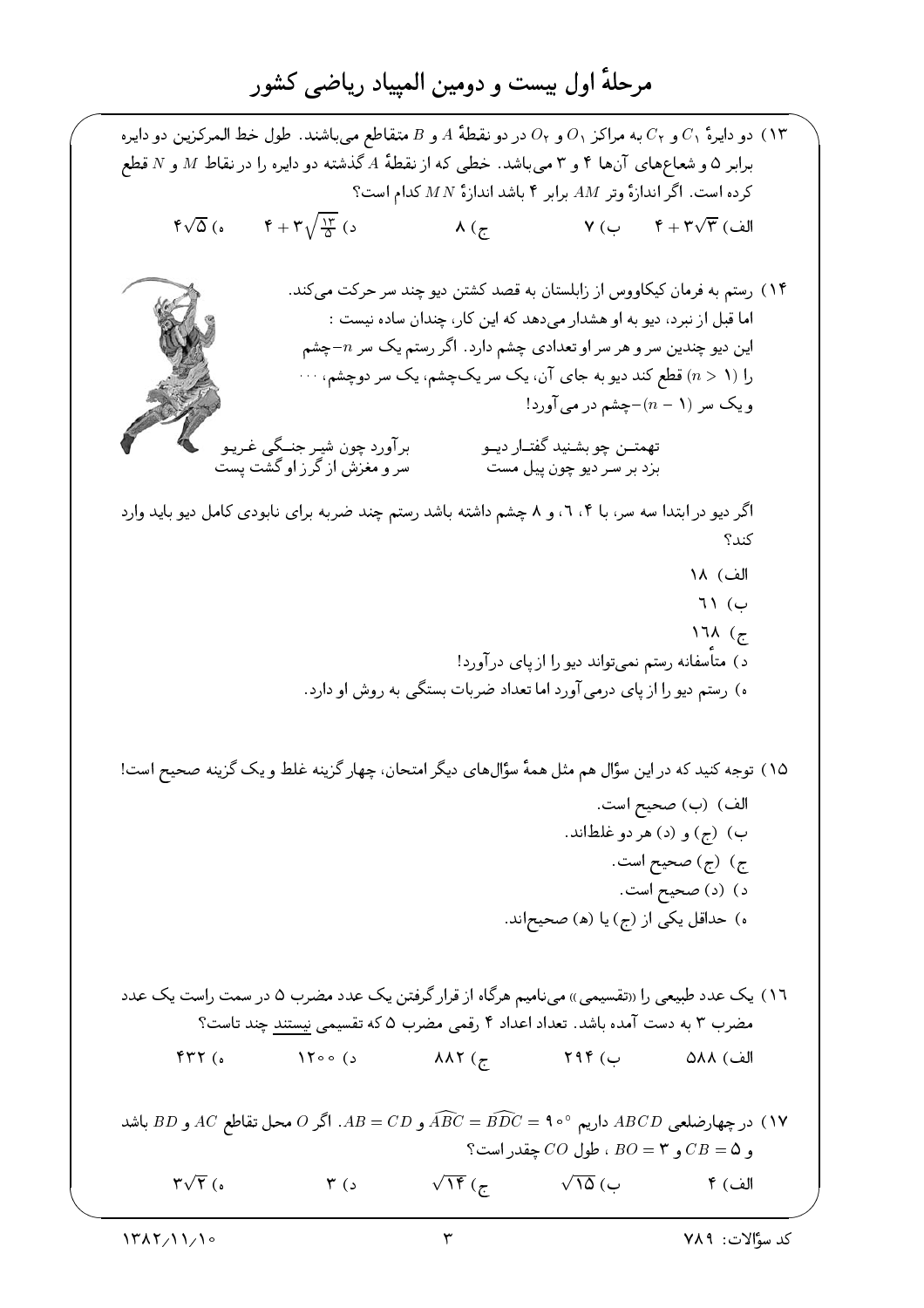۱۸) فرض کنید یک ۵ ضلعی منتظم مانند شکل روی محورهای مختصات قرار گرفته است. عمل زیر را روی ۵ ضلعی ۱۳۸۲ بار انجام می دهیم: «نسبت به محور xها قرینه می کنیم، °۷۲ در جهت خلاف حرکت عقربه ساعت دوران میدهیم، دوباره نسبت به محور xها قرینه میکنیم.»  $\S$  در این صورت  $(x, y)$  چند می باشد بعد از ۱۳۸۲ مرمله  $(\Delta, 1)$   $(\tau)$  $(f, \Delta)$  ( د  $(\Delta, \mathbf{f})$  (ه  $( \Lambda, \Delta )$   $( \Delta )$  $(\mathsf{r},\mathsf{r})$  (الف ۱۹) درچهارضلعی محدب ABCD نیمساز زاویهٔ ABC ضلع CD را در نقطهٔ E قطع کرده است. اگر الف) ABCD جهارضلعی محیطی است. ب)  $ABCD$  جهارضلعی محاطی است.  $AB = AD + BC$  ( $\tau$  $CD = AD + BC$  (5)  $EA$   $EB = EC$   $ED$  (  $\begin{cases} \lambda + a^{\dagger} + \mathbf{r}ab = b^{\dagger} \\ \lambda + a^{\delta} = b^{\delta} \end{cases}$ ۲۰) دستگاه معادلات مقابل در اعداد حقیقی چند جواب دارد؟  $\gamma$  (  $\zeta$  ) (  $\zeta$ الف) ہ ه) نامتناهی جواب  $\uparrow$  ( د ۲۱) بیش ترین مقدار ۸ که برای هر ۰ < a نامساوی زیر برقرار باشد، چند است؟  $a^{\mathsf{T}} + \frac{1}{a^{\mathsf{T}}} - \mathsf{Y} \geq \lambda(a + \frac{1}{a} - \mathsf{Y})$  $\frac{\Delta \circ}{\varphi}$  ( د  $\uparrow$  (  $\cup$  $7(0)$  $9\left(7\right)$ الف) ہ ۲۲) یک قورباغه در نقطهٔ به مختصات (۰٫۱) از صفحه قرار دارد و هر بار در جهت عمود بر خطی که مبدأ مختصات را به مکان فعلے اش وصل مے کند (طوری که مبداً در سمت راستش قرار بگیرد) به اندازهٔ فاصلهٔ همان لحظهاش از میداً، جهش مے کند. اگر قوریاغه پس از ۱۵ جهش به نقطهٔ  $(a, b)$  برسد،  $a$  چند است؟  $-11\sqrt{r}$  ( $\tau$  $\lambda$   $\lambda$  (0  $-707$  (د) ب) ۲۵٦ الف) ہ

۴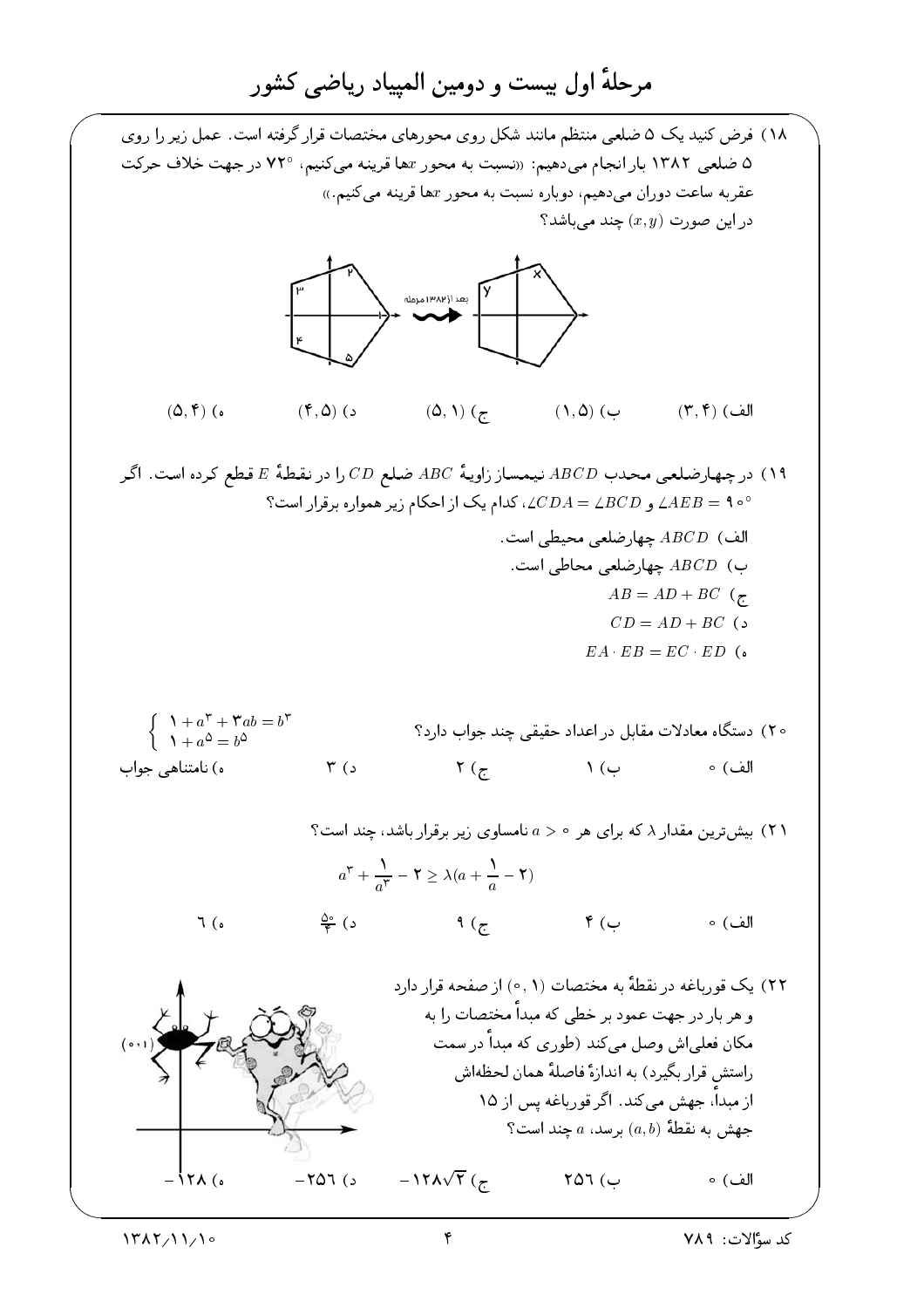۲۳) تعداد زیادی موزاییک ۲ × ۱ در اختیار داریم. دو نفر به نوبت روی یک شکل شطرنجی به صورت زیر با هم بازی میکنند. هر نفر در نوبت خود یک موزاییک در دو خانه مجاور از شکل که قبلاً پر نشده باشد قرار میدهد. کسی که در نوبت خود نتواند حرکتی انجام دهد بازندهٔ بازی است. در کدام شکل نفر دوم میتواند طوری بازی کند که برندهٔ بازی باشد؟(فرض کنید نفر اول به بهترین صورت بازی میکند.)